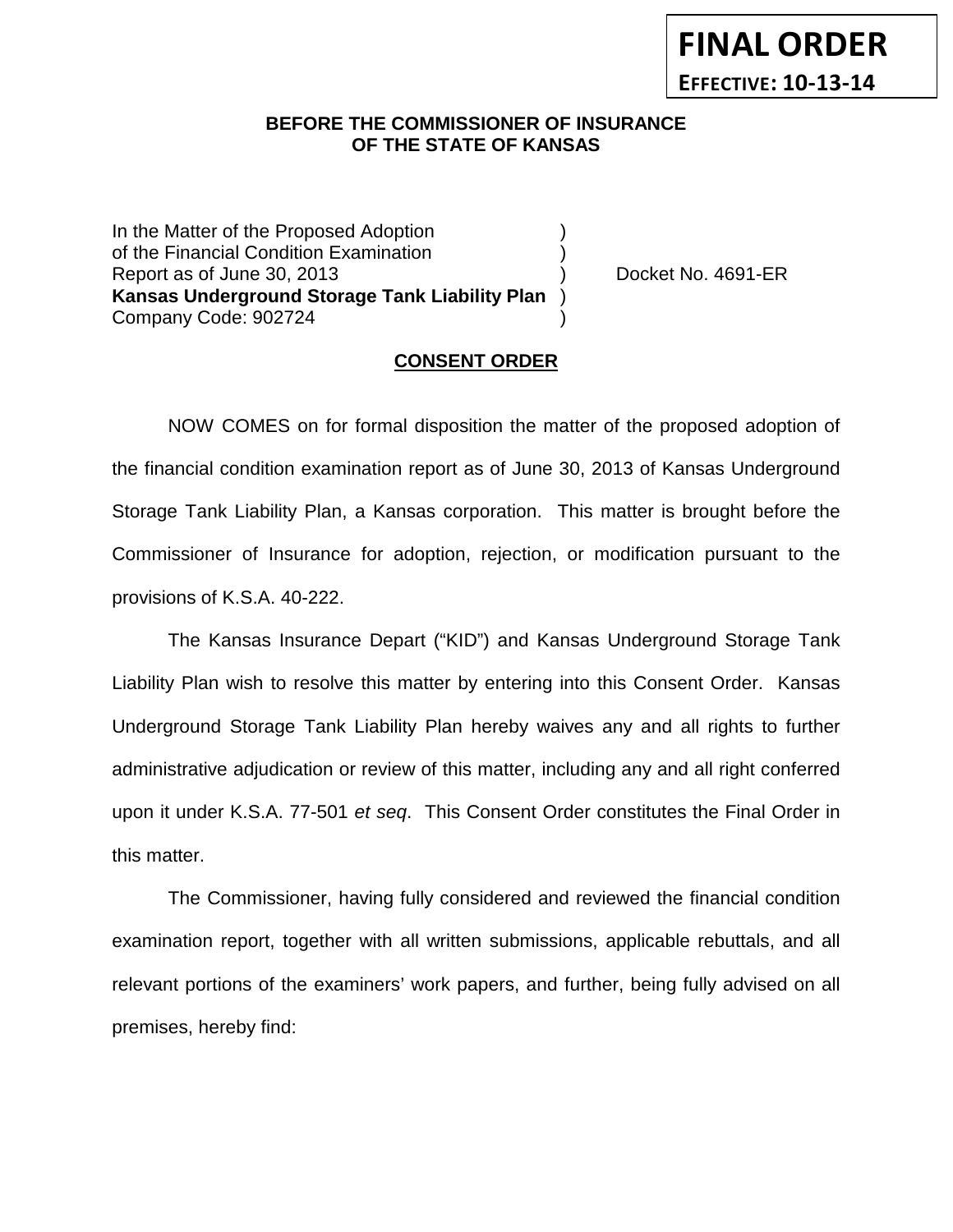#### **Policy Reasons**

It is stated policy of the State of Kansas that whenever the Commissioner of Insurance deems it necessary, an examination of the affairs and financial condition of any insurance company in the process of organization, applying for admission, or doing business in this State can be undertaken. In all cases, such an examination must occur once every five (5) years. Through the examination process, the insurance consuming public will be well served and protected.

#### **Findings of Fact**

1. The Commissioner of Insurance has jurisdiction over this matter pursuant to K.S.A. 40-222.

2. An examination of Kansas Underground Storage Tank Liability Plan was undertaken by the Kansas Insurance Department and was completed on June 6, 2014.

3. The examiner-in-charge tendered and filed with the Kansas Insurance Department a verified written report of the examination within thirty (30) days following completion of the examination, to wit; June 6, 2014.

4. Following receipt of the verified report, the Kansas Insurance Department transmitted the report to Kansas Underground Storage Tank Liability Plan on August 07, 2014, with a duly executed notice advising the company of its opportunity to prepare and submit to the Kansas Insurance Department a written submission or rebuttal with respect to any and all matters contained in the report. Kansas Underground Storage Tank Liability Plan was further advised that any written submission or rebuttal needed to be filed with the Kansas Insurance Department no later than thirty (30) days after receipt of the verified report.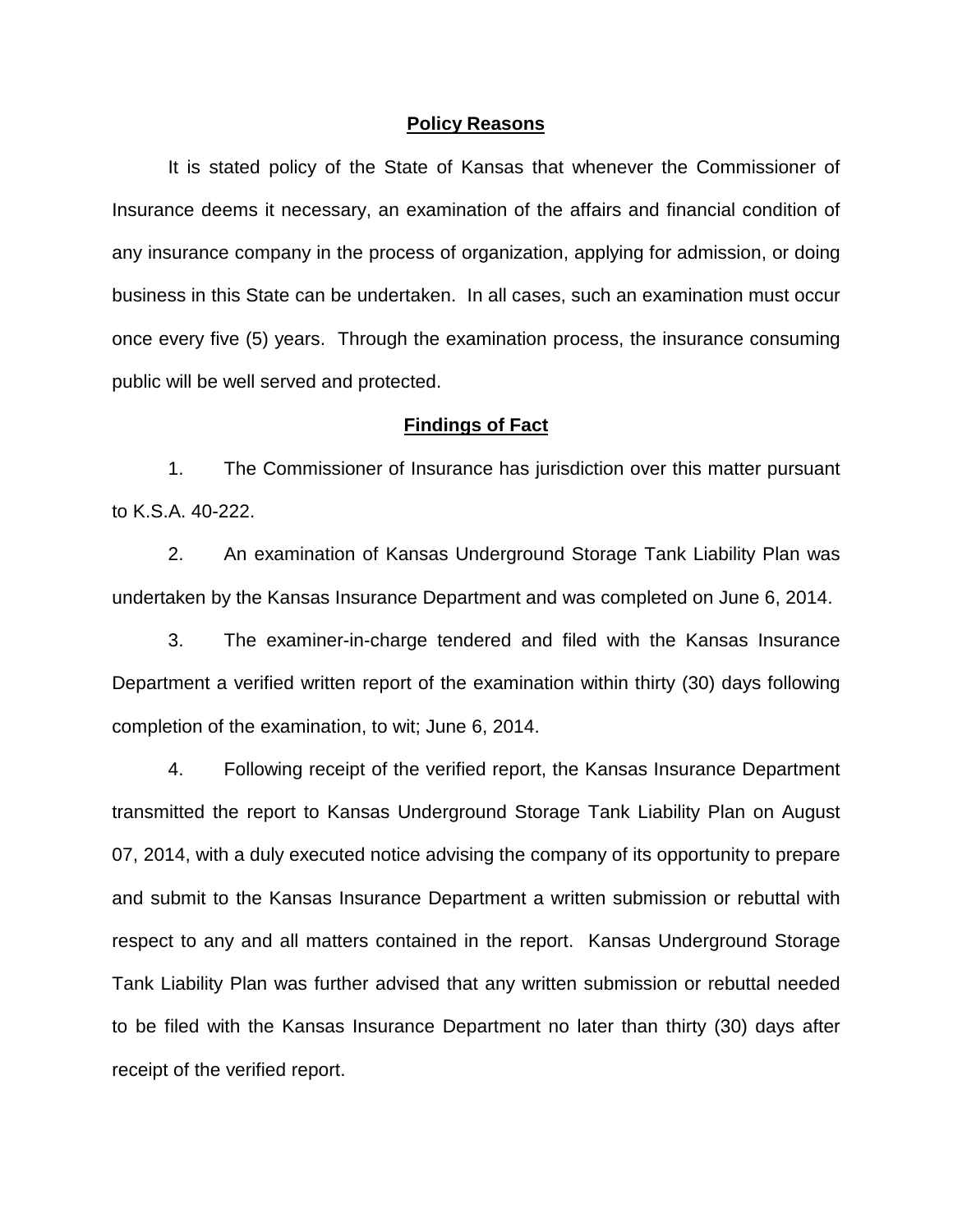5. Kansas Underground Storage Tank Liability Plan filed a written acceptance of the verified report on August 14, 2014.

6. Based upon the written submission tendered by Kansas Underground Storage Tank Liability Plan, the company took no exceptions to matters contained in the verified report.

7. Within thirty (30) days of the end of the time period allowed for written submission or rebuttal, the Commissioner of Insurance fully reviewed the report, together with all written submissions and rebuttals provided by Kansas Underground Storage Tank Liability Plan. The Commissioner of Insurance further reviewed all relevant workpapers.

8. No other written submissions or rebuttals were submitted by Kansas Underground Storage Tank Liability Plan.

## **Conclusion of Law**

9. K.S.A. 40-222(k)(2) provides:

"Within 30 days of the end of the period allowed for the receipt of written submissions or rebuttals, the commissioner shall fully consider and review the report, together with any written submissions or rebuttals and any relevant portions of the examiners workpapers and enter an order:

- (A) Adopting the examination report as filed or with modification or corrections. If the examination report reveals that the company is operating in violation of any law, regulation or prior order of the commissioner, the commissioner may order the company to take any action the commissioner considers necessary and appropriate to cure such violations; or
- (B) rejecting the examination report with directions to the examiners to reopen the examination for purposes of obtaining additional data, documentation or information, and refiling pursuant to subsection (k); or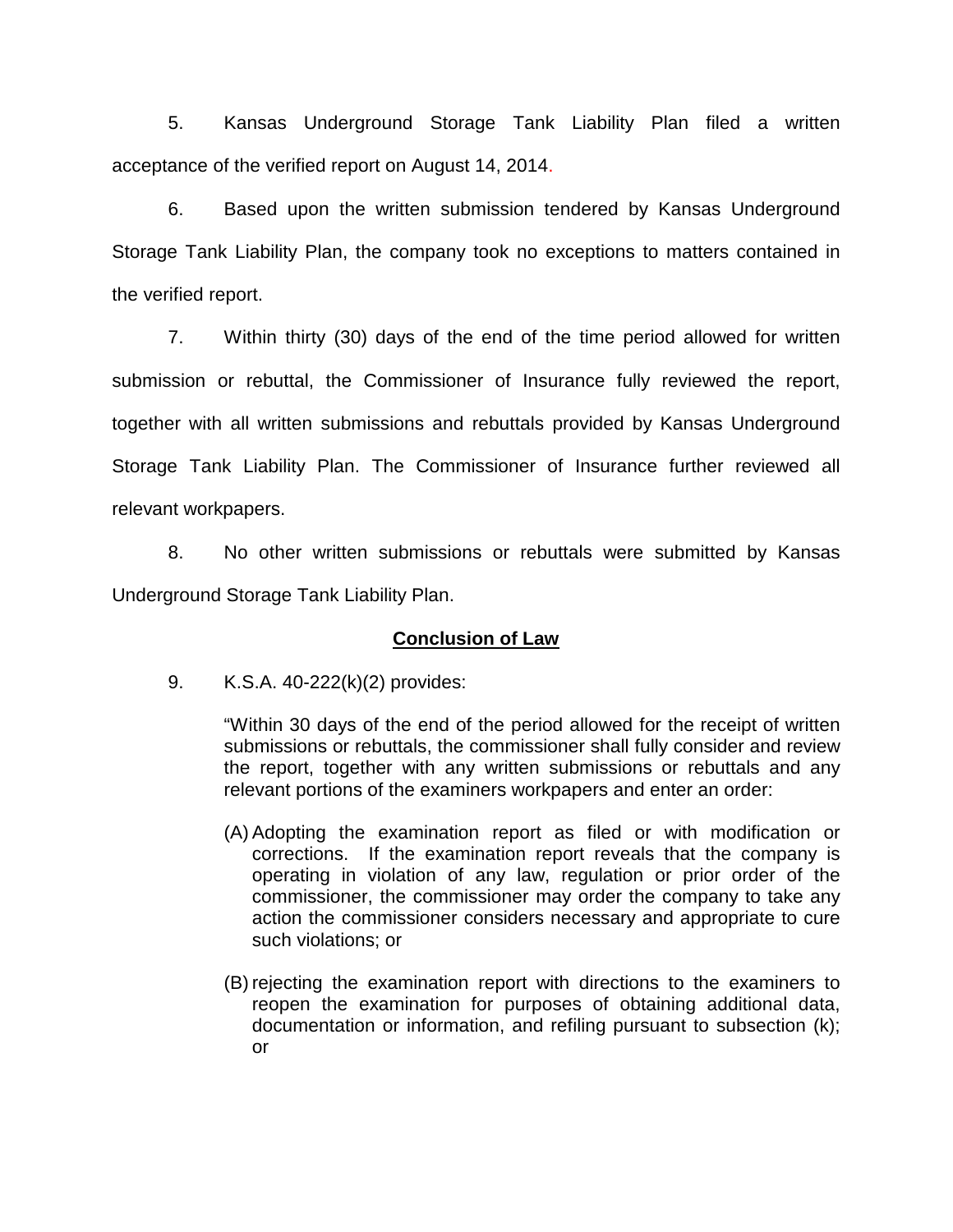(C)call and conduct a fact-finding hearing in accordance with K.S.A. 40- 281 and amendments thereto for purposes of obtaining additional documentation, data, information and testimony."

10. Based upon the Findings of Fact enumerated in paragraphs #1 through #8 above, the financial condition examination report as of June 30, 2013 of Kansas Underground Storage Tank Liability Plan should be adopted.

# **IT IS THEREFORE, BY THE COMMISSIONER OF INSURANCE, ORDERED THAT:**

1. The financial condition examination report as of June 30, 2013 of Kansas Underground Storage Tank Liability Plan hereby is adopted.

2. The Commissioner of Insurance retains jurisdiction over this matter to issue any and all further Orders deemed appropriate or to take such further action necessary to dispose of this matter.

**IT IS SO ORDERED THIS \_\_13th\_\_ DAY OF OCTOBER, 2014 IN THE CITY OF TOPEKA, COUNTY OF SHAWNEE, STATE OF KANSAS.**



/s/ Sandy Praeger

Sandy Praeger

Commissioner of Insurance

By:

/s/ John Wine

John Wine

General Counsel